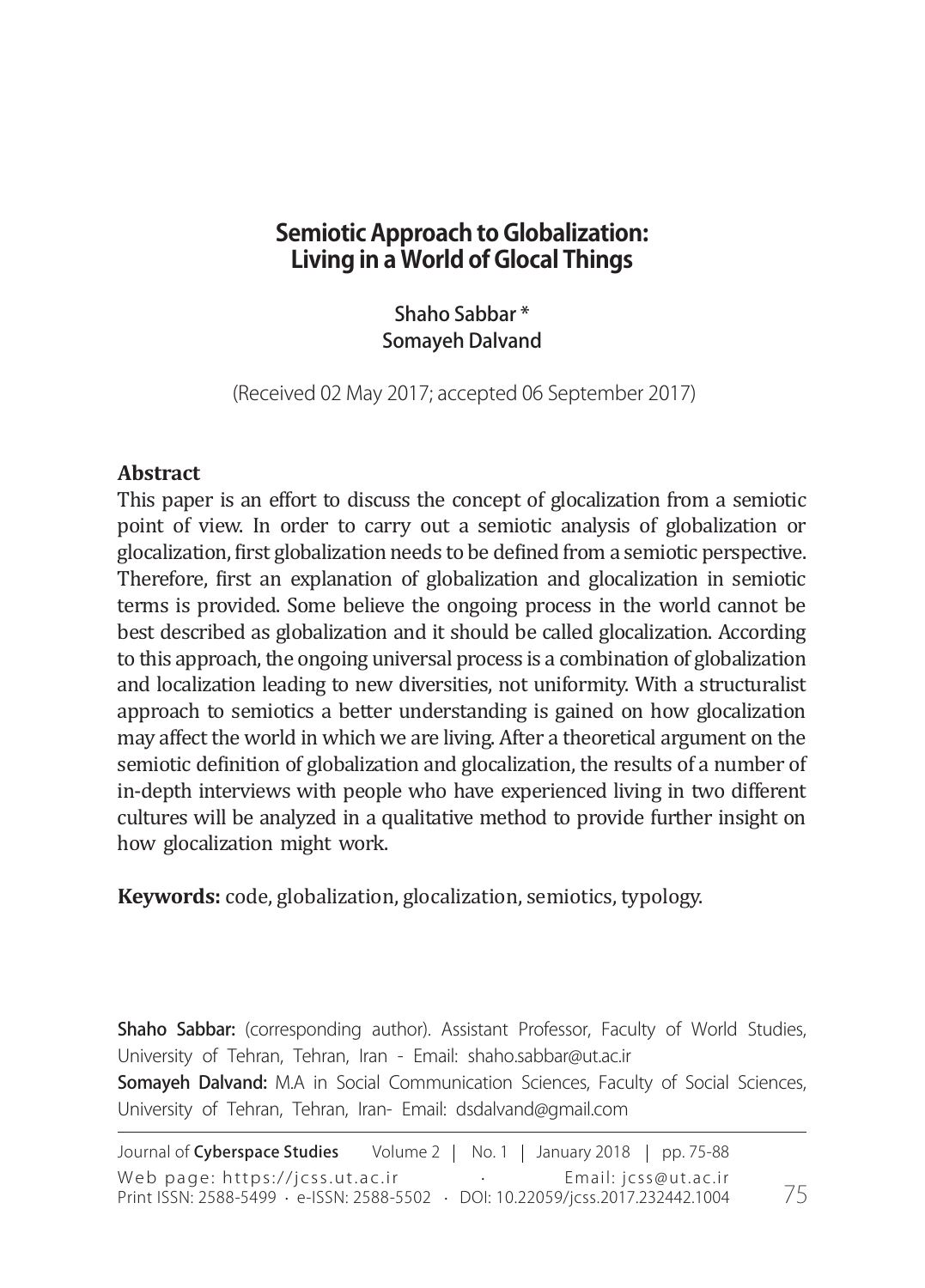### **Introduction: The Semiotic Meaning of Globalization**

The exceptional growth of communication technologies and the emergence of the global communication industry have made people far apart in the world into "neighbors". This has led to the convergence of cultures and cultural values of these new neighbors (Mele, 1996). This has encouraged many studies on globalization.

This neighborhood has been named "alternative citizenship" (Turner, 1993), "alternative culture" and a "new co-existence" (Ameli, 2003) has brought about many new experiences and a vast freedom of choice for people.

This "continual space" (Ameli, 2004) has brought together very different cultures very quickly. Some arrived at the conclusion that the world, under the process of globalization is going towards uniformity. In fact, many have seen globalization as the opposite of localization, through which a uniform culture is replacing past ethnic cultures.

According to Barber (1992) "tribalism" and "globalism" are the two main fundamental principles of this age which are unavoidably in conflict with each other. Therefore, as we are moving towards weaker national borders and a shrunk world, we are conquering tribalism (or localism) in favor of globalism. However, an opposite opinion exists which believes globalization is not a one-way trend, it is fading local resources. Based on this view the global trend might even strengthen or *reconstruct* local production.

Discussing the meaning of *glocalization*, Ronald Robertson (1995) rejects the idea that globalization is forcing the world towards uniformity. He believes that globalization is not a process in which locality is set aside; rather globalization and localization are two synchronic, complementary and internally linked processes. He argues that defining globalization as an absolute uniform-making process and then placing this uniform making in contrast to distinct making is a mistake that leads to a wrong understanding of globalization.

According to this belief, globalization is not essentially in contrast to local affairs (though these two come into conflict with each other), rather what is usually a local affair is fundamentally part of global affairs and these two in cooperation with each other, create diverse cultures which are sometimes stronger than local cultures.

Even if we assume that globalization has created a "single text" which is being sent to the entire world in a standard fashion, due to the existence of "different contexts" whether historical, cultural, social or economic in different parts of the world, the result of globalization under different contexts will not be the same (Ameli, 2004).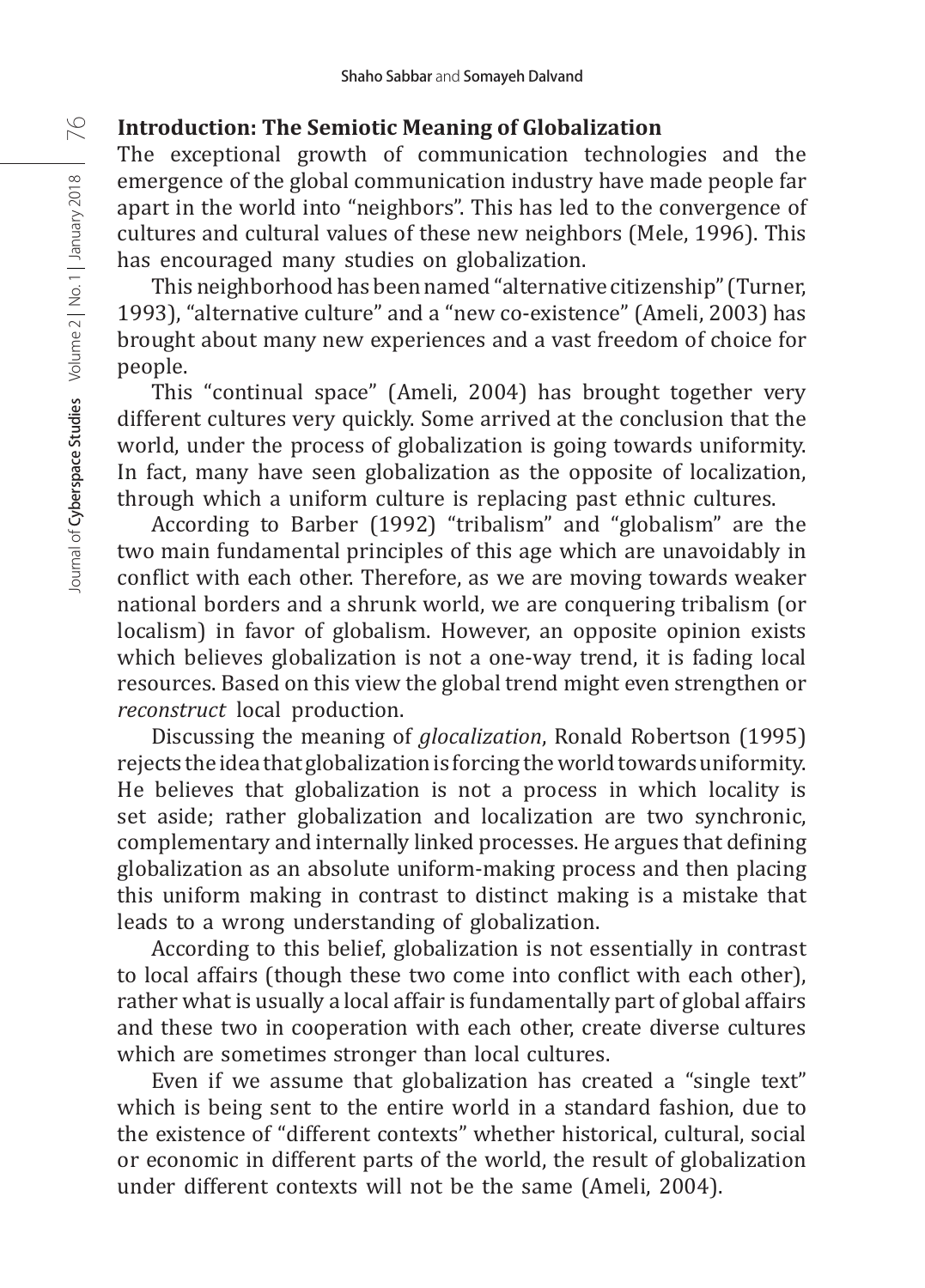This study is after a better understanding of the issue, from a semiotic perspective. It aims to see whether or not studying the semiotic meaning of globalization and glocalization can help us better understand these processes. To contemplate globalization/glocalization from a semiotic perspective first it is necessary to see how these concepts can be understood in semiotic terms.

#### **The World, a Large Code**

In semiotics, a language is seen as a code that is composed of a number of elements and structures (Chandler, 2007). Elements of a language are the words, and the structure is made by the grammatical rules that define the relations between the words (Nöth, 1995). This is not limited to spoken languages. Other sign systems are also seen as codes, consisting of elements and rules/structures (Gramigna, 2013).

From this perspective, all the components and structures in the entire world is a code. There are rules that define the relationships, positions and functions of these components (Holdcroft, 1991). What allows a semiotician to see the world as a code is discussed below.

The nature of the world from the perspective of a semiotician and other social scientists is very different from the nature of the world from a physicist or a chemist. For example, a physicist sees the world as the materials and constant physical laws that make it exist and work regardless of humans. Even if people never appeared on earth, these laws would exist.

Semiotics is not the study of materials, regardless of human involvement. Semiotics in fact deals with signification, and signification deals with meaning and whenever meaning comes into play, an intelligent mind is involved (Lucy, 2001). According to this view, the identity of anything that exists in the world is understood from a human point of view. Significations are formed and understood in the mind and, the world is made up of things and concepts that humans see or know and those things and concepts are what humans understand them to be.

In this view, the world in its entirety is a code, composed of elements and rules. The elements are all the 'things' and 'concepts' that humans know or use. The rules explain the functions, positions and meanings of the elements and define the way they are in relation with other existing elements.

This paper aims to define the changes known as globalization, based on this perspective. Obviously, this paper is not concerned about the reasons and tools of globalization, such as the growth of international trade, technological innovations in instant communication, etc. rather,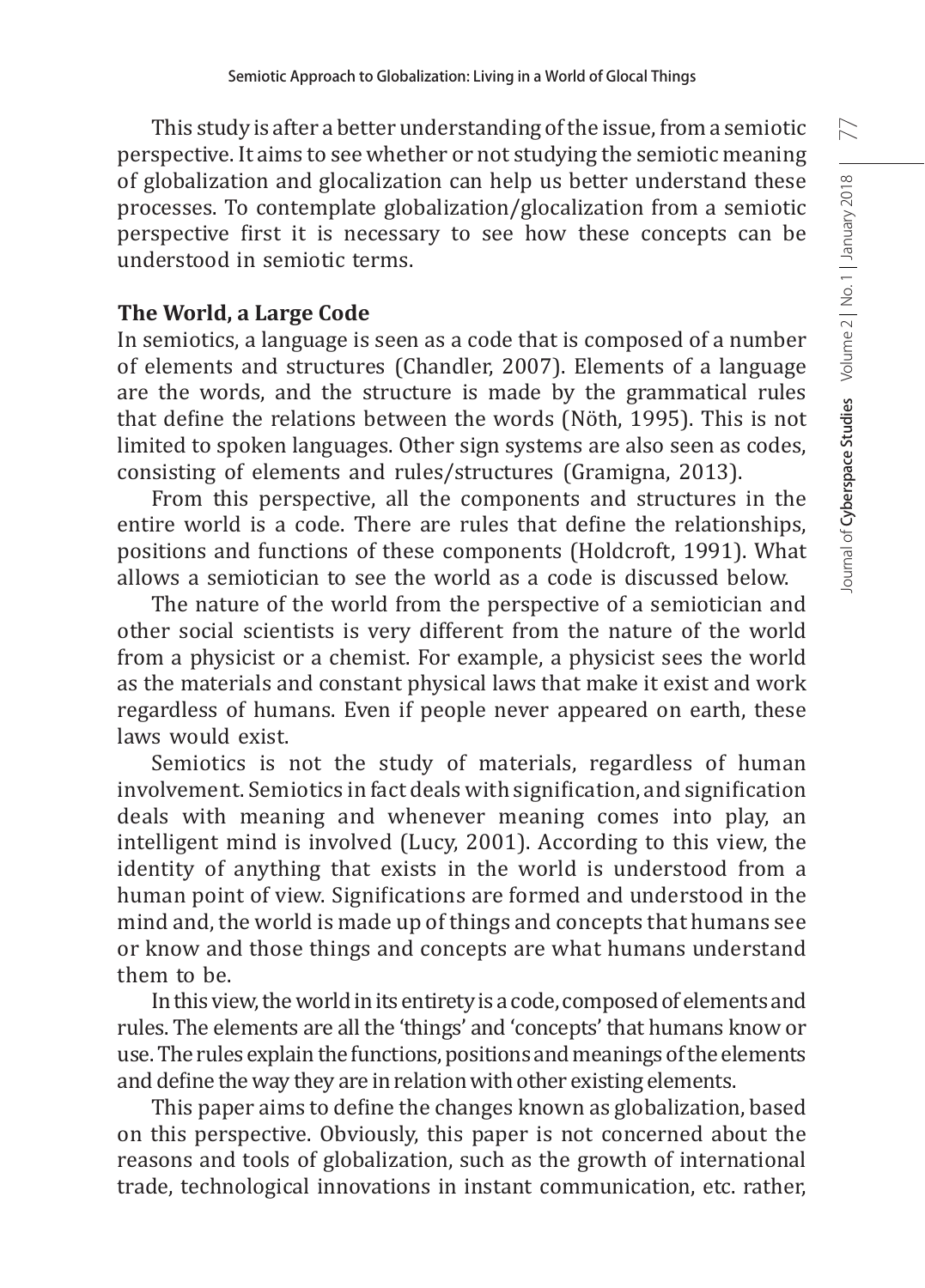- it discusses the end result of these processes. There are two points to consider regarding elements and their possible changes.
	- 1. When the world is defined as a series of elements, both objects and concepts should be taken into consideration. The elements that shape the world are both observable elements and elements shaped in the mind. As far as a human observer is concerned the world consists of things like computers, the sea, pizzas, and also concepts such as fear, democracy and power.
	- 2. The changes in the world as defined from the perspective of an intelligent audience can be both cognitive and/or behavioral. In other words, the existing objects and concepts in a society can be studied from two perspectives.

The cognitive level is concerned with what people think, know or understand. At this level, one would ask questions such as: does a person know what a pizza is? What does he/she think about democracy?

At the behavioral level one would be concerned with people's actions and behaviors regarding the objects and concepts. In this level, one would deal with questions such as: "Has someone ever had a pizza or is it a part of his eating habit?", or "Has democracy affected the lives of the people in the society?"

Based on what was said, the world can be seen as a complex combination of *perceptions* and *behaviors* regarding different *objects* and *concepts*. Therefore, any changes that occur across the world (including the changes due to globalization) would be necessarily due to changes in these factors.

According to this view, the changes in any part of the world can be due to any of the following changes:

- 1. New objects or concepts may be added to the existing elements or some of the existing elements may be lost or abandoned. New machines are invented; new concepts are created and new words are coined. Also, machines and tools get outdated and concepts are forgotten over time. If the world is a combination of things and concepts (altogether: elements), then it is continuously changing due to changes in the number of elements that make it. The increase and decrease of elements can be also a result of communication with other nations; a phenomenon that has accelerated due to globalization.
- 2. A Change in the rules related to these elements. The way we use things, the way we think about different concepts and the way things and concepts are understood or perceived related to other elements change all the time. These perceptions and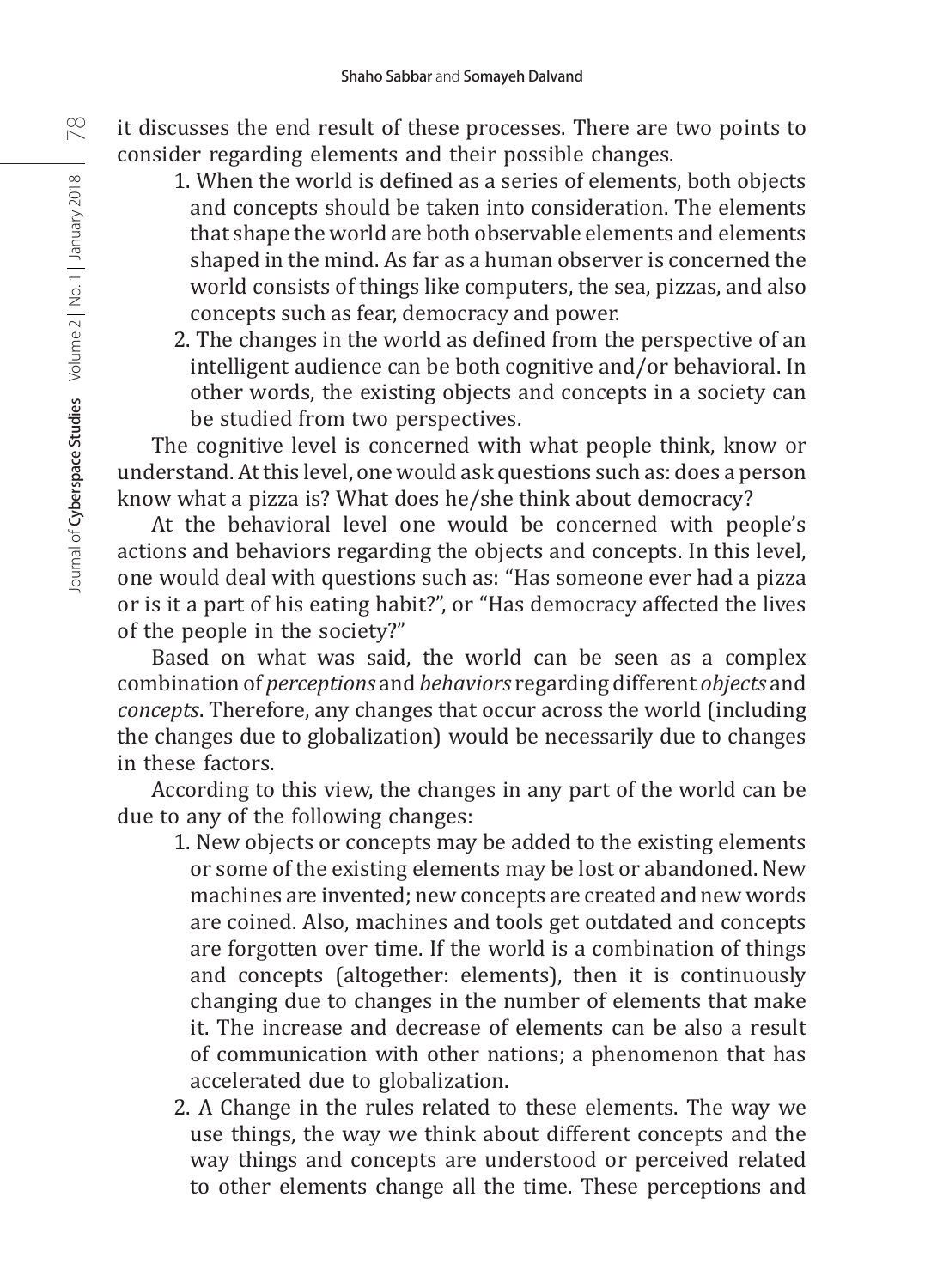usages are defined as the grammatical rules that define the role of the elements of the world code. The code is under continuous reform due to the changes in these grammatical rules.

Globalization has resulted in both of the above-mentioned types of alterations. Objects and concepts have constantly been brought from different parts of the world and have become part of the available elements in new areas. The transfer of elements occurs both on cognitive and behavioral levels. People from different parts of the world get to learn about different clothing fashions, eating habits, as well as other political systems (cognitive change) and these elements (clothing fashions, eating habits and political systems) undergo change (behavioral change).

Globalization is not equal to the development of transportation, international trade, increase in human immigration and technological breakthroughs in the field of information and communication. These developments can be the origins of globalization. However, if human immigration to different parts of the world and communication technology innovations had not been followed by changes in culture, knowledge and the behavior of people, globalization would not have been the phenomena it is today.

It is also obvious that globalization is not absolute in terms of *spread* and *intensity*. Globalization is relative in terms of spread, meaning that those who speak about the world getting more similar everywhere do not mean absolutely everywhere. One may be alarmed about the results of globalization only by seeing a similarity between the large cities of different countries.

In addition, globalization is relative in terms of intensity. If only 20% of people's behavior and perceptions in different parts of the world change to be similar, we may already be warned about the effects of globalization. Having said that, for the sake of simplicity, in the following argument globalization is dealt with as if it is an absolute concept.

If globalization is explained using the changes in the elements that make the world and the rules that define the relations between them, *glocalization* (Ritzer, 2003) must be also definable using the elements and the rules.

### **Glocalization from the Perspective of Codes**

During the process of globalization, effects or messages originated in a part of the world may influence other parts. These forces may change the *elements* (for example by introducing new objects to the people of a society), or the *rules* (for example by changing the function of a product or the meaning of a social behavior).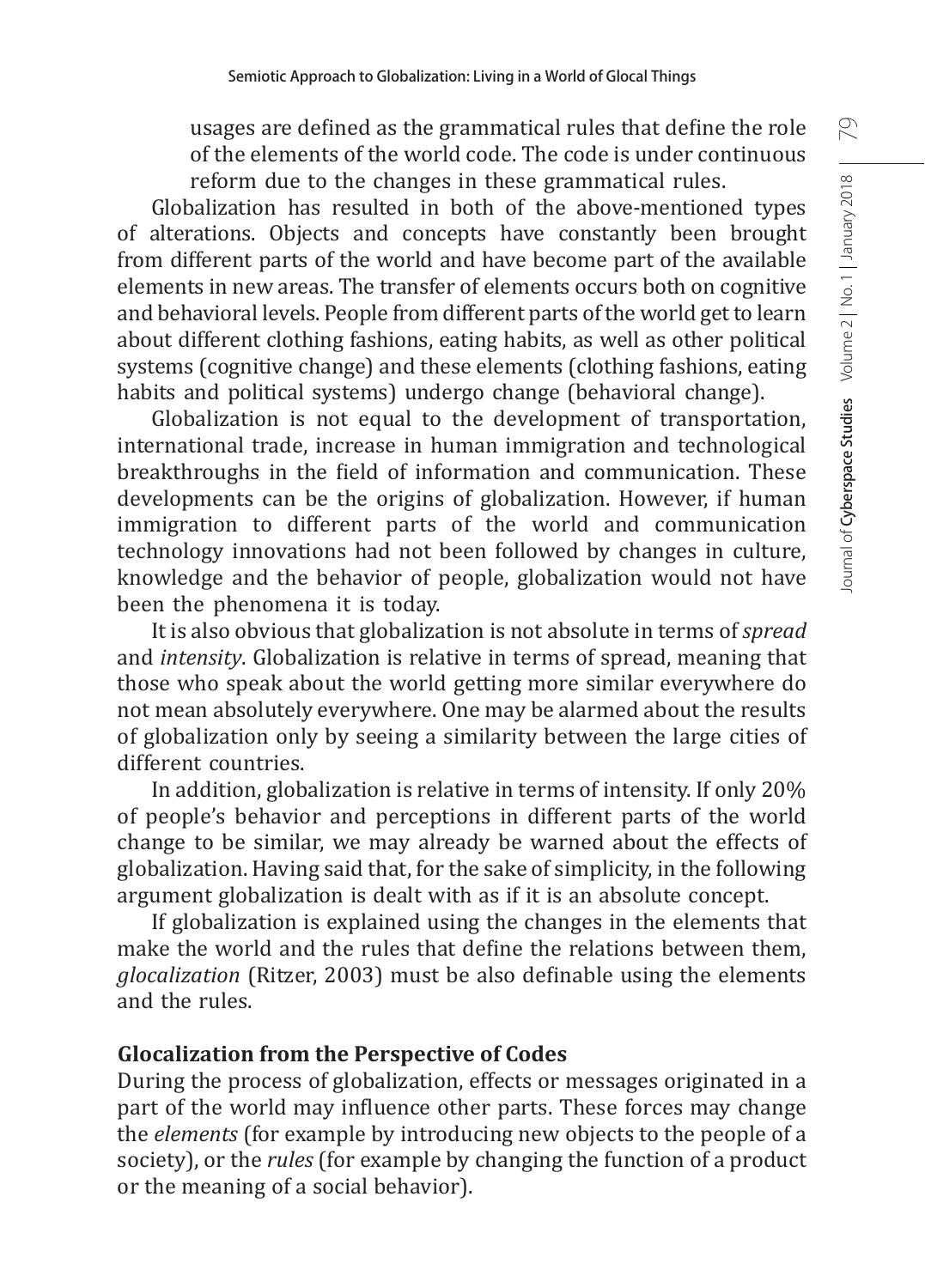Assume an object used in a society is introduced into several other societies and the new object is adopted by the receiving societies with the entire rules related to it. In such case one can assume that perfect globalization has taken place. This would be the case, if for instance pizza is exported from Italy to other parts of the world and from then on it is cooked in the same shape and taste everywhere, and also the cultures, behaviors and perceptions associated with eating it are identical.

But perfect globalization may not happen, in case one of the following issues arise:

- 1. Different parts of the world adopt the element, but change it (for instance by cooking pizza with a different shape or taste)
- 2. Different parts of the world adopt the rules differently (for instance the culture around serving and eating the food develops differently).

The former Soviet Union tried to portray the *Hammer and Sickle Emblem* as a symbol of supporting ordinary workers and bringing justice to the masses. The symbol was transformed into a global symbol, perhaps partly due to the economic and military power of the former Soviet Union. But did all people perceive the symbol in the same manner?

This paper is not to answer this question from a historical perspective or by passing a judgment. However, assume that in parts of the world the symbol was perceived as a symbol of the freedom of the oppressed against capitalism, and in other parts as a sign of dictatorship.With this assumption, is the hammer and sickle emblem a global symbol? Yes, because it is known globally. At the same time, is the symbol local? Yes, because it is defined locally: An element which is both global and local is called *glocal*.

The Soviet Union's hammer and sickle emblem, while it hadn't been introduced to the people of the world, was a local symbol. Someone who did not know the symbol would probably pass a wall painted with it every day and never see it. When the symbol was introduced internationally, it became a global symbol in terms of shape and after that people could *read* it. However, a symbol can be called global only if people everywhere interpret it in a uniform way and even have the same feelings about it.

Similar cases can happen regarding all types of elements including both objects and concepts. The culture of using bread in Iran is different from the West. In Iranian families, at breakfast time, usually one of the family members goes out to the nearest bakery to buy traditional Iranian bread hot from the oven. In many cases the bread is brought home to be eaten with cheese and sugared tea.

Now, one of the products imported from the West to Iran is the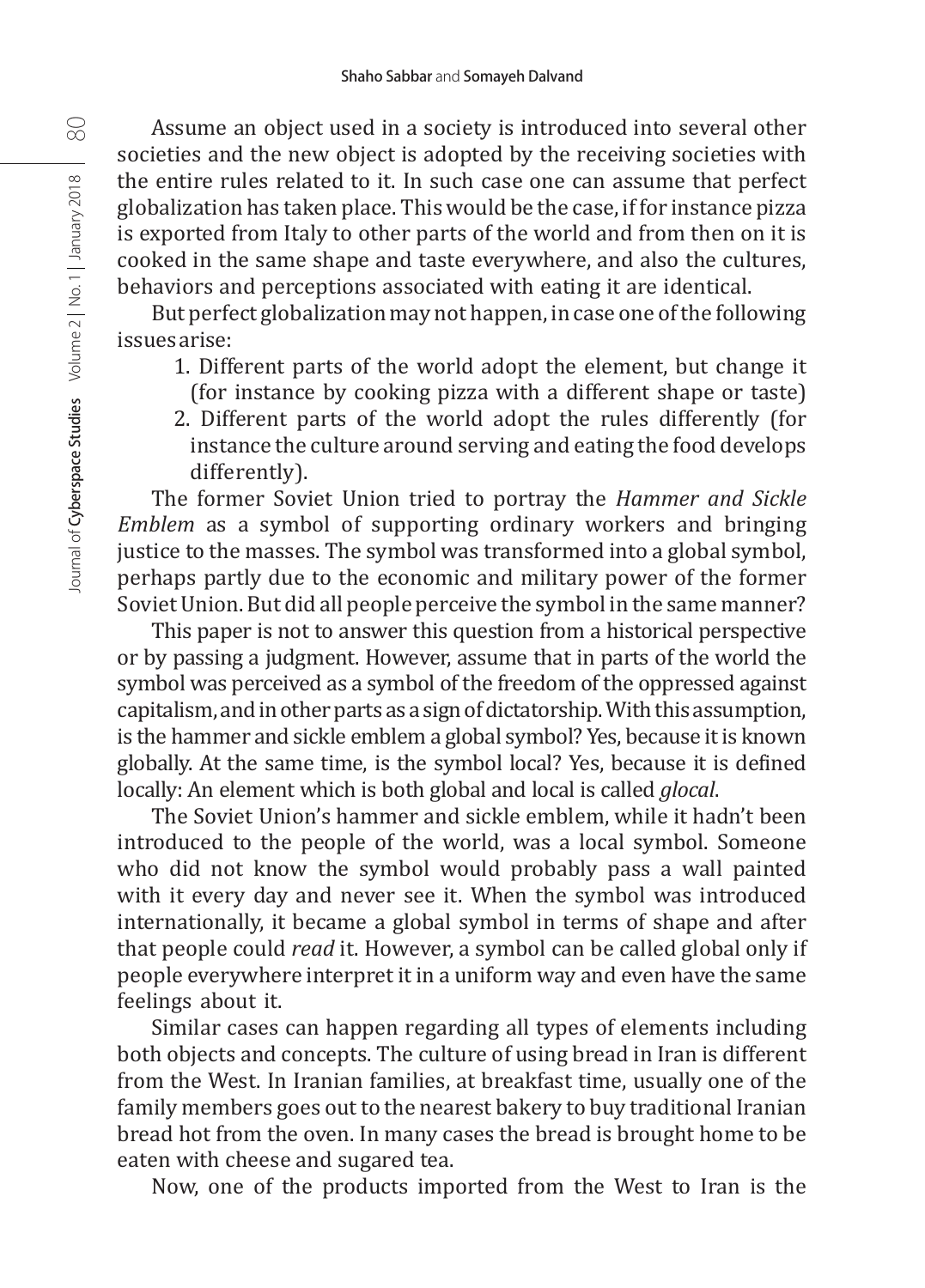French Baguette bread. There is a tendency to see the baguette as an item brought to the Iranian lifestyle by globalization. In fact, this is correct to some extent since the type of bread has brought some of its *sandwich functions* with it as well. However, consider another use of this type of bread in Iran: members of a family wake up for breakfast, the husband goes out to buy hot baguettes and returns to have it with cheese and sugared tea with his wife and children. The baguette that is consumed in this way is global only in terms of the physical shape (element). However, in terms of the function and role it plays in the context of the Iranian culture, it is local: Hence it is a glocal baguette.

This is the main point about the semiotic meaning of glocalization. In order for a thing or a concept to become global, first it needs to be seen in different parts of the world; that is it should be placed as an element in the codes of the different parts of the world. In this sense, the object or concept has acquired a global *form*. However, the entry of an element into the cognition and behavior of the people of the world does not mean that it is the same all over the world with its social, political, economic and cultural implications. The perceptions, uses and functions of an element can sometimes be so different in various parts of the world, that it can be considered a completely different thing in each part of the world.

Under the second scenario, elements emerge from different parts of the world and become part of the code in other parts. These elements, however, when placed in the context of local elements and rules, form new combinations and the rules governing them are also shaped differently. This process is glocalization which is "composed of globalization in terms of form and localization in terms of content" (Beyer, 2007).

This paper does not aim to generalize major global processes. However, evidence shows that the current changes in the world are possibly closer to the second scenario (glocalization) rather than the first (globalization):

Globalization in terms of form is fundamentally much easier than globalization in terms of content. For an object or concept to be globalized in terms of form, it is only necessary for it to become visible to the people of the world. Then people may want to import, produce or use it. *Seeing* other parts of the world and *importing* things and concepts, are the two characteristics of our global world today. However, importing things and concepts with all their contextual properties does not seem to be that easy for the reasons below:

1. The media, which are the central tools of globalization, have a much greater capacity in introducing the form and shape of objects and concepts to the people of the world. However, they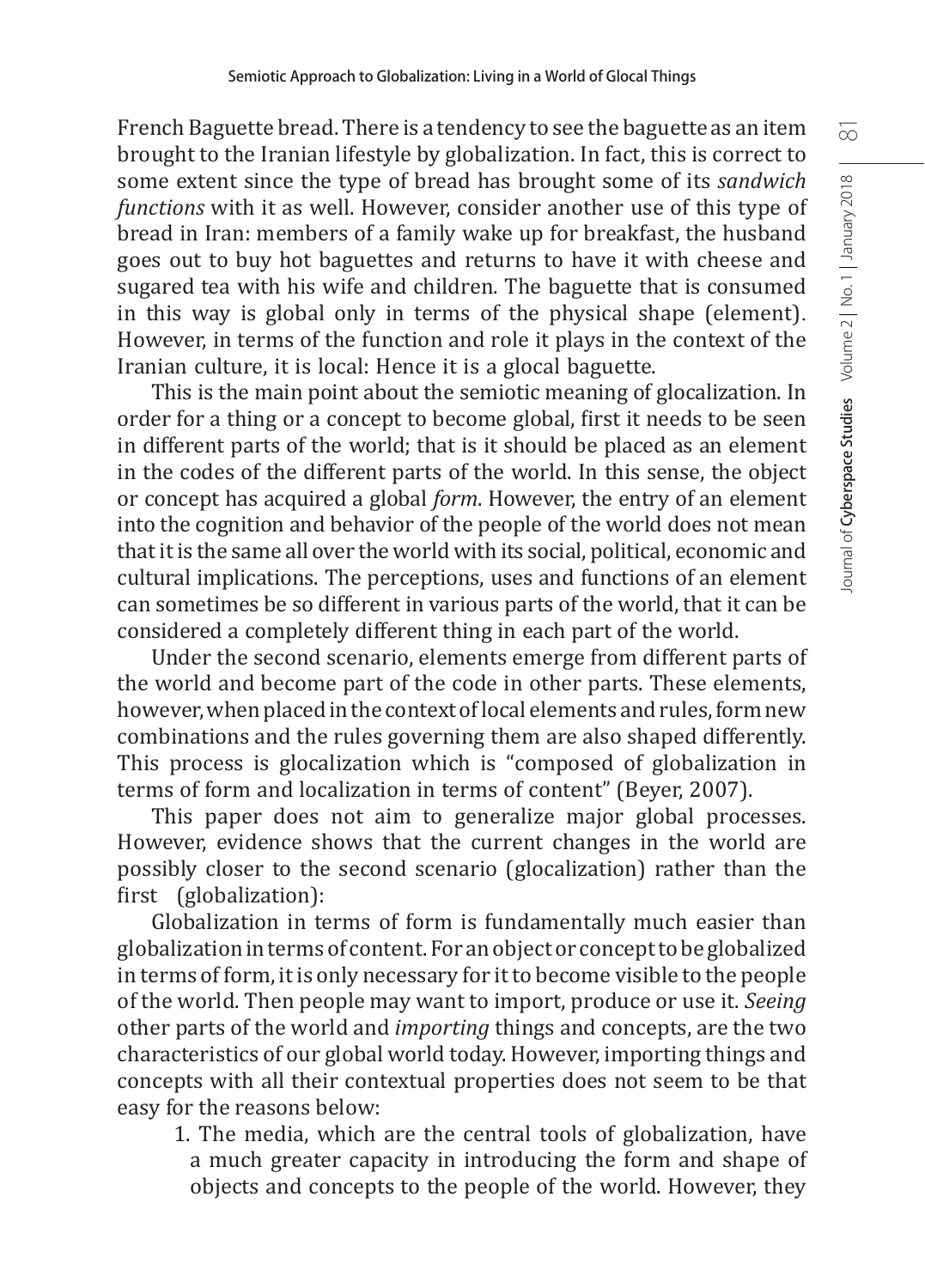have far less capacity in conveying complexities and meanings. The media can easily promote various products and concepts such as *freedom* and *welfare* to the entire world but they are unable or at least very weak in conveying the complexities and social and cultural issues related to these issues and the deep or contextual meanings associated with them.

- 2. Societies and different socio-political systems resist fundamental changes. In each social, political and cultural system, there are powerful institutions that resist change, specially if change threatens their values and interests. These institutions are not limited to governmental and non-governmental agencies. Each person has a series of values, beliefs and interests which are hard to change. This is the idea psychologists explain by the theory of cognitive dissonance (Festinger, 1962). Unlike fundamental changes, just introducing new elements to people far away seem to be the easiest task nowadays.
- 3. The limitation of economic, geographical and environmental resources does not allow human beings to easily change their lifestyle to the lifestyles they see in other parts of the world.

The Chinese language has a unique characteristic, which if looked at in an allegorical way can show the identity of a glocal concept. The people of the vast Chinese land have a common written language however people from different parts of the country read the same language differently, meaning that the Chinese language is uniform in writing but different in reading (Kane, 2006). It means that people from two different parts of China may be able to write to each other but unable to speak to each other in person. Glocalized features have one form but people of each part of the world read and perceive them differently.

### **A Preliminary Investigation**

Based on the above argument, a semiotic definition of globalization can be presented as bellow:

Globalization is a process in which effects from one or several parts of the world influence other parts and affect the way people *think* or *act* regarding specific *things* or *concepts*, and as a result, the elements (things and concepts) are shaped or reshaped in a similar way in all those areas.

In a similar way, glocalization can be also defined as below:

Glocalization is a process in which effects from one or several parts of the world influence other parts of the world and affect the way people *think* or *act* regarding specific *things* or *concepts*, and as a result the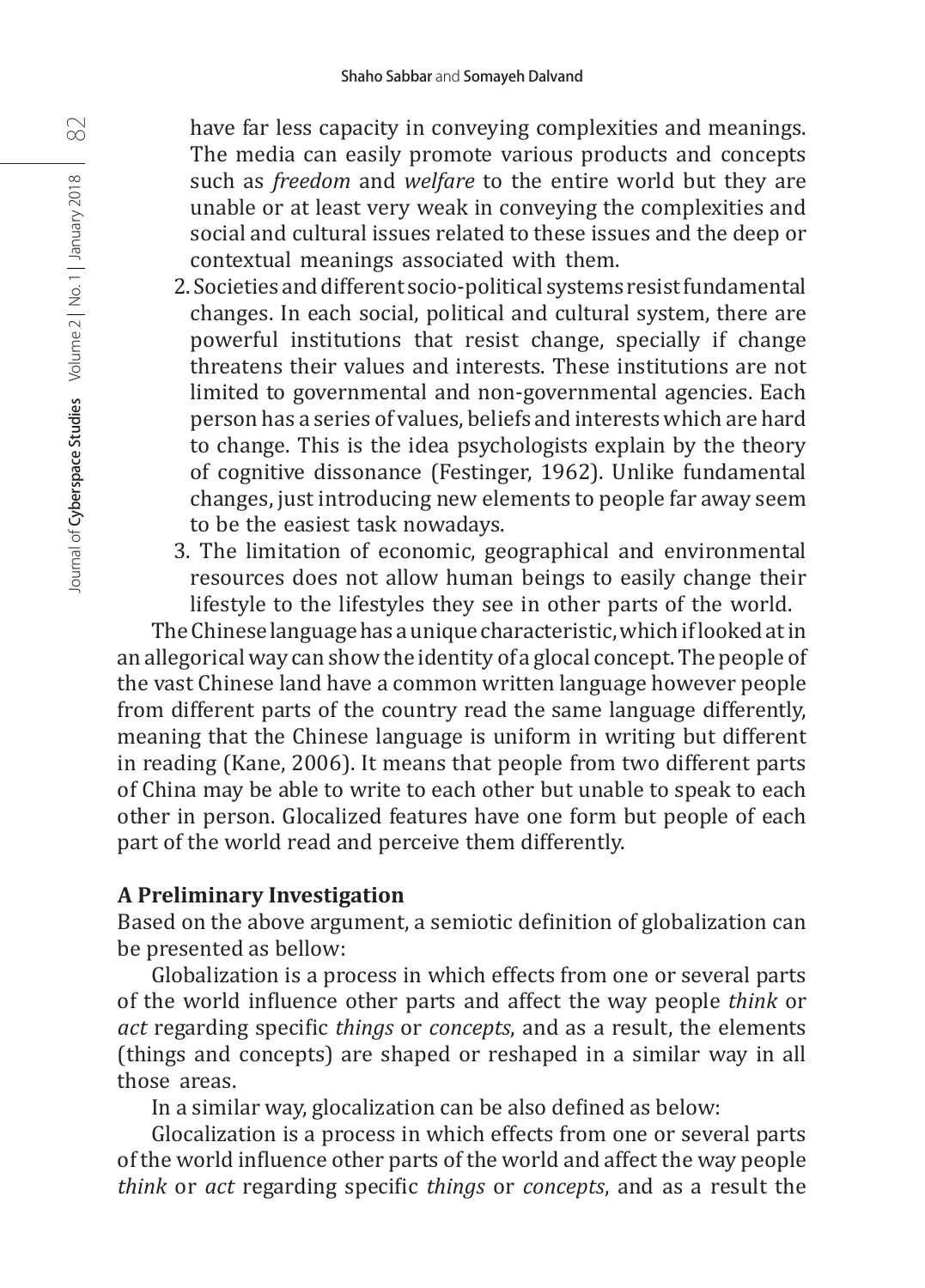elements (things and concepts) are shaped or reshaped differently in different areas.

From the definitions above, the dominant process in the world is likely to be glocalization and not globalization. This does not mean that the world is not changing. The world is changing, but the outcomes of the changes in different areas seem to be different from each other. Having said that, to assess global processes in a large scale and examine if the main ongoing process is diversification or similarization is beyond the scope of this work.

In the next section the possible processes of globalization or glocalization are examined with more detailed ways in which they may happen. For this purpose, a combination of in-depth interviews to gather data as well as further theoretical analysis are used. People who had the experience of living in two different cultures were interviewed and asked to list and explain existing glocal phenomena in the cultures they experienced. In addition, a glocal or global phenomenon was theoretically explored in an effort to offer a more detailed typology of how globalization and/or glocalization may take place. Finally, the examples of glocalization and globalization gathered through the interviews were classified into the categories offered in the theoretical discussion.

### **Interviews**

People who have the experience of living in two different cultures for several years must have witnessed and be aware of phenomena that are similar or different in the two cultures. These people were assumed sources for the preliminary data needed for this study. In-depth interviews were conducted with a dozen of them. The interviewees were mainly people who lived in Iran and the West. Among the interviewees, there were both Iranians who live in the West and Westerners who live in Iran.

Obviously, the interviewees are not experts in the field. So, an explanation was provided as to what phenomena the study is looking for, i.e. things or concepts that existed in both cultures and were understood or used similarly or differently. Some examples were given (for instance the bread example used in the first section of this paper) in order to help the interviewees, have a better understanding. Also, their attention was shifted to different fields by asking them to think about different things such as clothing, food, cultural events, concepts, etc.

A list of things and concepts with the explanations why they seemed to be different in different places were gathered. Then, the list was analyzed to omit repeated items, or ones that were too similar or overlapping.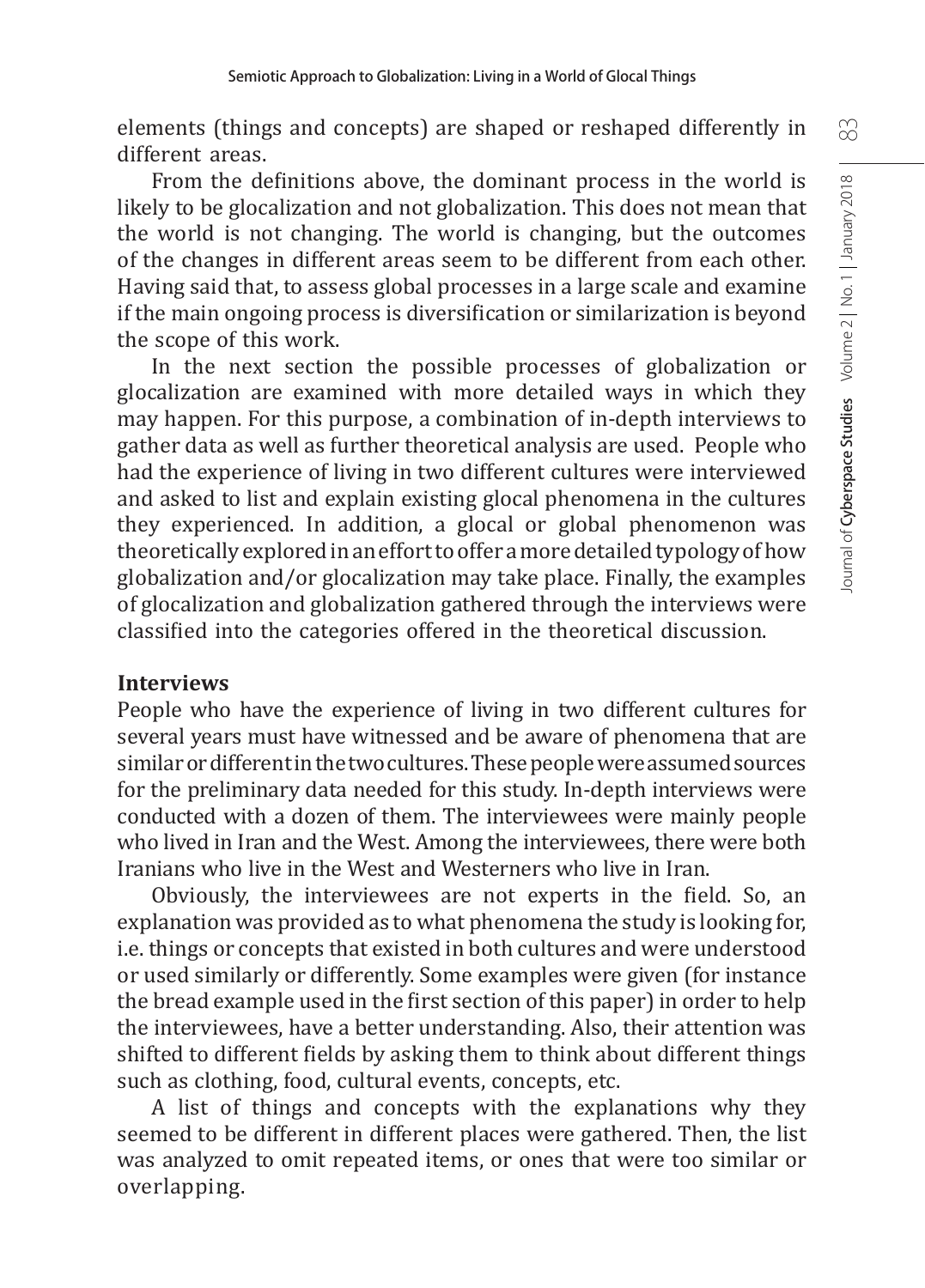## **Typology of glocalization**

Through the process of globalization and/or glocalization effects from a part of the world influence other parts and make changes to the existing elements (things, concepts) in those areas. As argued before, these forces may affect the elements or their structural relations with other elements.

Having this in mind a typology of globalization/glocalization was developed by trying to list all possible combinations between local and foreign forms and structures. Assume a foreign product is imported into the country for the first time. This encounter may lead to a number of conditions such as the following:

- The new element is adopted without replacing any existing elements.
- The new element is adopted, but leads to the demise of an element in the receiving culture.
- The new element is adopted by the receiving culture and forms new phenomena**.** This may lead to the creation of different phenomena depending on the way the new combination takes place.

A more detailed typology is presented below. When a foreign item (object or concept) is introduced to a society, any of the following cases may happen.

|   | Foreign adopted, local kept                                              |
|---|--------------------------------------------------------------------------|
|   | Foreign adopted, local abandoned                                         |
| 3 | Foreign adopted, used in a local context                                 |
|   | Local used in foreign ways (adoption of<br>structures)                   |
|   | New item created (e.g. through fusion), used in<br>a local context       |
| 6 | Local items used in a new context (creation of<br>glocal structures)     |
|   | Foreign item used in a new context (creation of<br>glocal structures)    |
|   | New item used in a new context (new items and<br>new structures created) |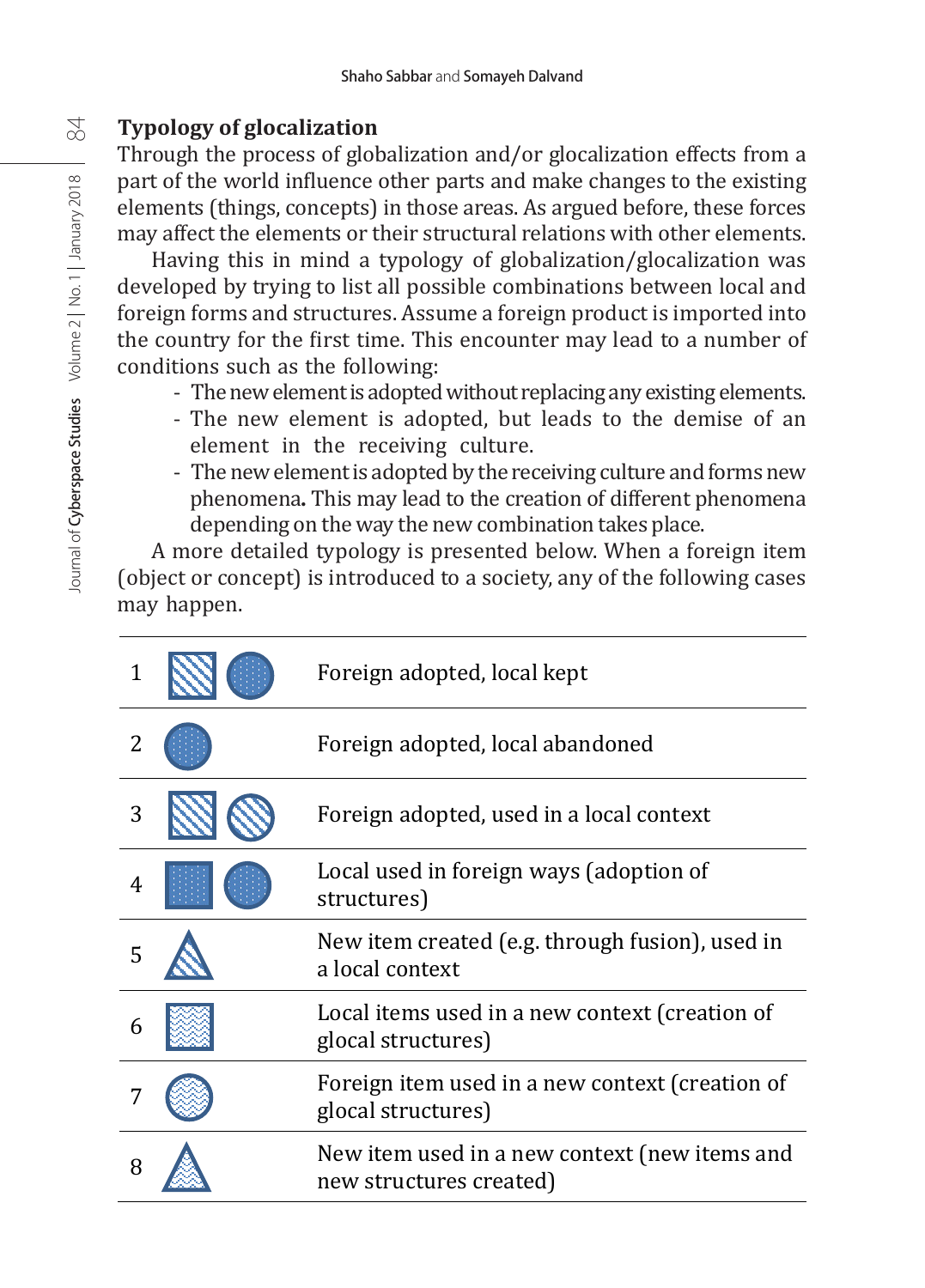The eight categories seem to be the possible situations that may result from an encounter between a society and new elements. Examples from an encounter between a society and new elements. Examples provided by the interviewees were tried to be classified according to the provided by the interviewees were tried to be classified according to the above typology. above typology.

| Foreign adopted, local<br>$\mathbf{1}$<br>kept | Many countries adopted fast<br>food<br>restaurants while they kept their local<br>restaurants.<br>- Iranians use Western ties as an item of<br>clothing.                                                                                                                                                                                                                                                                                                                                                                                                                                                                                                                                                                                                                                                                     |
|------------------------------------------------|------------------------------------------------------------------------------------------------------------------------------------------------------------------------------------------------------------------------------------------------------------------------------------------------------------------------------------------------------------------------------------------------------------------------------------------------------------------------------------------------------------------------------------------------------------------------------------------------------------------------------------------------------------------------------------------------------------------------------------------------------------------------------------------------------------------------------|
| 2 Foreign adopted, local<br>abandoned          | - In Iran Santa Claus (known as Papa Noel) is<br>increasingly accepted in the culture while the<br>country's new year character called Haji<br>Firooz is losing significance.<br>Using computers and many other<br>technologies have replaced traditional<br>systems of doing things.                                                                                                                                                                                                                                                                                                                                                                                                                                                                                                                                        |
| 3 Foreign adopted, used<br>in local context    | Many marriage-related ceremonies,<br>traditions or concepts such as baby shower,<br>shower, Christmas<br>wedding<br>party,<br>bridesmaid/groomsmaid are imported in<br>Iran but they are modified according to the<br>needs and interests of Iranians.<br>- In Iran cocktails and drinks such as mojito<br>are imported or made but they are modified<br>and usually drunk free of alcohol.<br>items such as<br>Food<br>baguettes<br>are<br>increasingly used in the context of Iranian<br>food system.<br>- The concept of democracy is foreign to<br>many countries that imported it from the<br>West. In Iran the concept of democracy has<br>been used and implemented in the context of<br>local needs and interests. A similar argument<br>can be made for other political concepts such<br>as independence of powers. |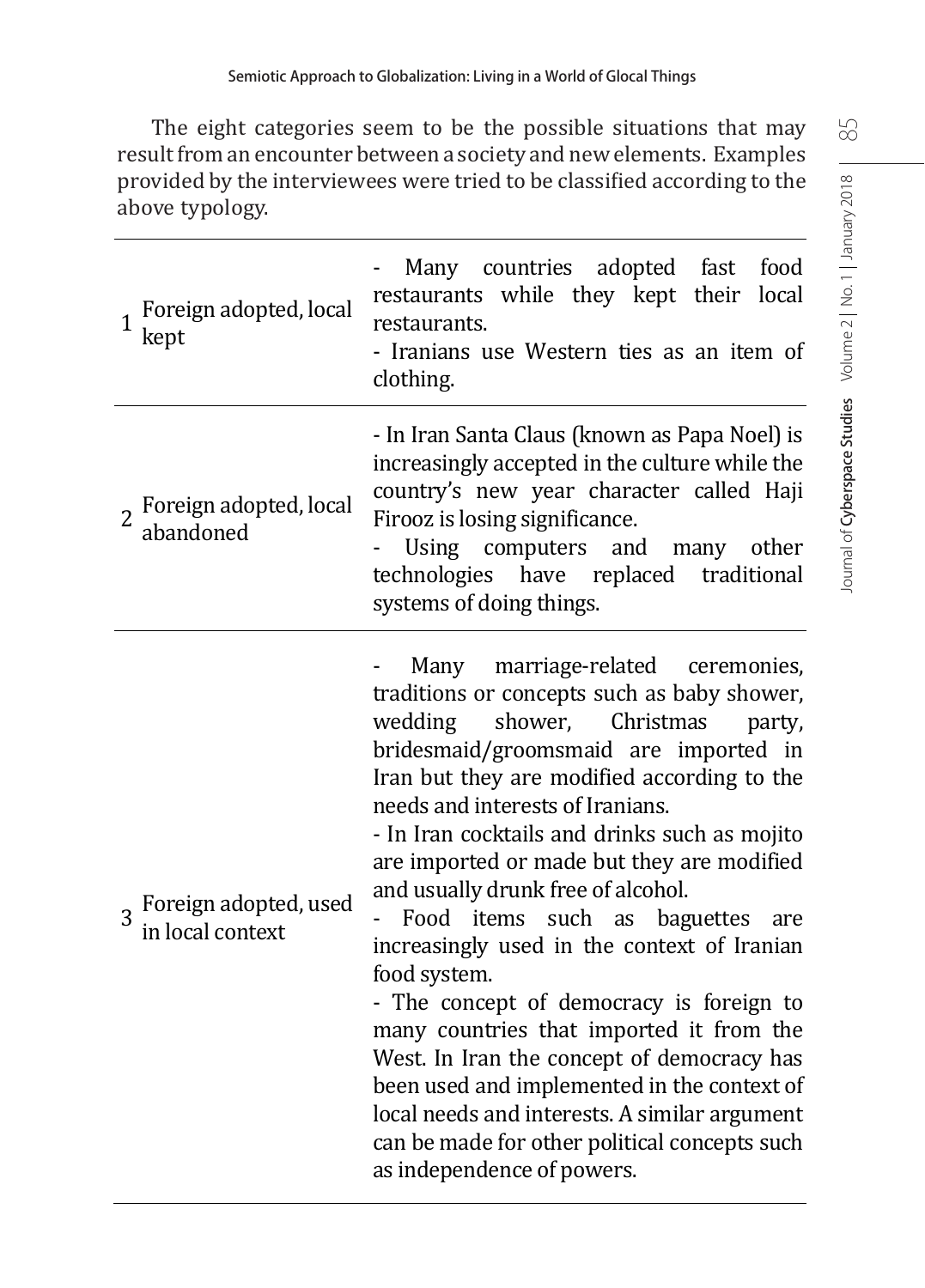| Local used in foreign<br>4 ways (adoption of<br>structures)                       | - Some traditional types of food in Iran are<br>served based on Western fast food culture.<br>Dizi as an old traditional food that had its<br>serving environment is nowadays<br>own<br>served like a fast food. It can be delivered to<br>people's homes in changed dishes modified<br>according to the needs of the new type of<br>serving.                                                                                               |
|-----------------------------------------------------------------------------------|---------------------------------------------------------------------------------------------------------------------------------------------------------------------------------------------------------------------------------------------------------------------------------------------------------------------------------------------------------------------------------------------------------------------------------------------|
| New item created (e.g.<br>5 through fusion), used<br>in local context             | An example can be new types food that are,<br>for instance, made by the combination of<br>ingredients (such as eggs)<br>and<br>local<br>imported ingredients (such as pizza cheese)<br>and may be considered new types of food.<br>However, they are used within the local<br>eating culture.<br>An example is carrot jam which is unfamiliar<br>to many Western people.                                                                    |
| Local items used in a<br>6 new context (creation<br>of glocal structures)         | - An example mentioned by the interviewees<br>Ghormeh-Sabzi<br>that<br>the<br>Pizza<br>is<br>is<br>combination of a pizza and a traditional local<br>food. However, the food is served as a pizza<br>in its fast-food serving culture.<br>- Sandwiches and fast food restaurants were<br>imported to Iran. Nowadays many types of<br>local sandwiches can be seen in Iran's fast<br>food restaurants, such as brain and tongue<br>sandwich. |
| Foreign item used in<br>7 new context (creation<br>of glocal structures)          | The examples mentioned in the interviews<br>did not include a case that we could<br>understand as falling under this category.                                                                                                                                                                                                                                                                                                              |
| New item used in new<br>context (new items<br>8<br>and new structures<br>created) | The examples mentioned in the interviews<br>did not include a case that we could<br>understand as falling under this category.                                                                                                                                                                                                                                                                                                              |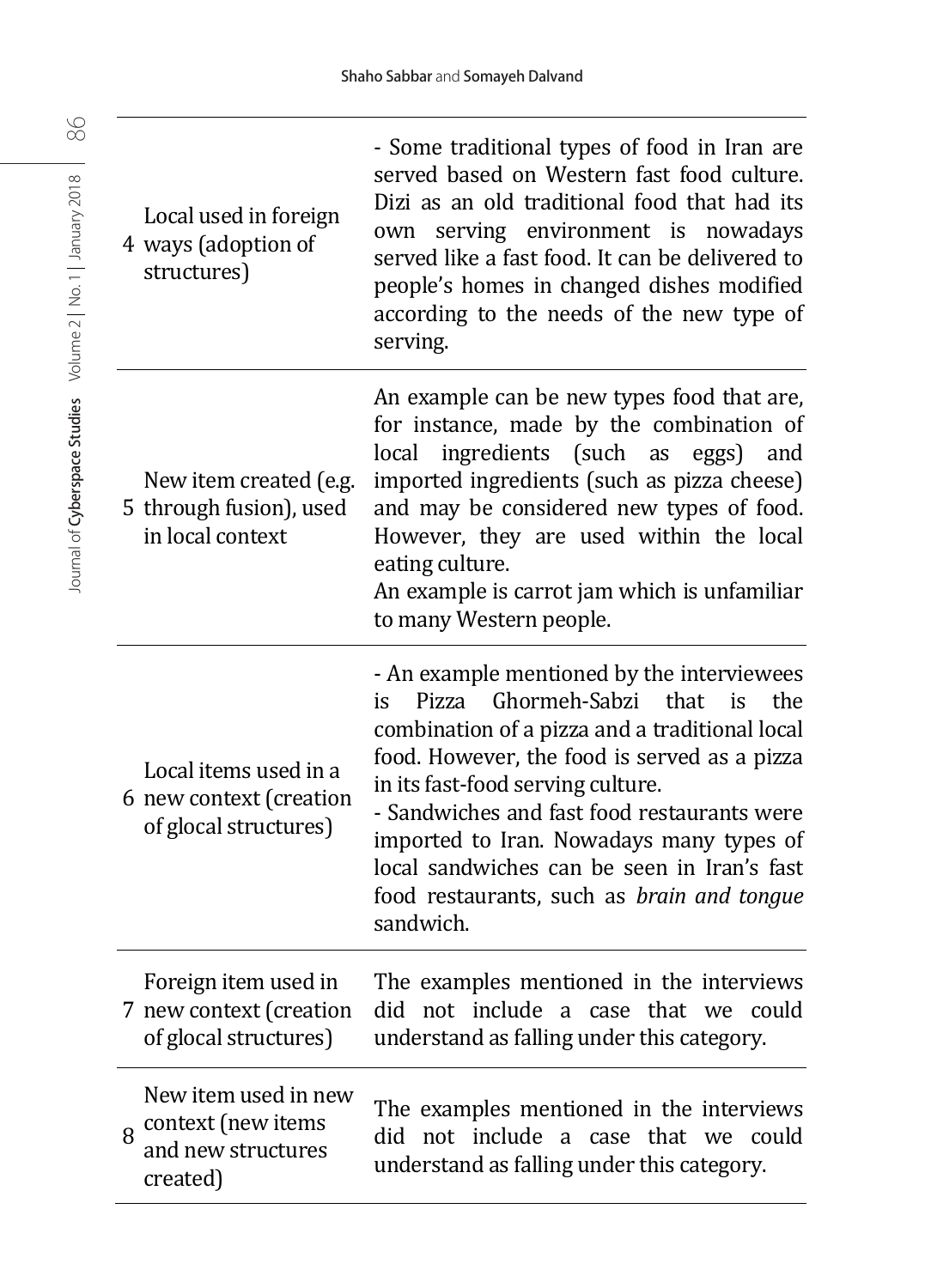### **Conclusion**

This paper attempted to offer a perspective on the issue of globalization that provides a better analysis on global and local concepts and how they are formed. Whether a phenomenon is global, local or glocal can be examined by its different manifests and latent aspects. In the first section of the paper the concepts of globalization and glocalization were defined in semiotic terms and attention was given to their different layers. In the second section, the different ways in which these different layers may be affected to create glocal phenomena and new diversities were investigated.

One should bear in mind that the eight categories cannot be classified based on the ones that lead to globalization and ones leading to glocalization. The reason was explained in the first part of the paper. In fact, any of the eight categories can lead to globalization if the end result of the process is identical in the different parts of the world. Also, any of the eight types can lead to glocalization if the end results of the processes are dissimilar in different areas. That being said, at the theoretical level, categories three to eight are about the synthesis of local and non-local items or contexts and those cases are more likely to result in glocalization, and not globalization.

The experiences of the people who were interviewed showed that when people encounter things or concepts from other societies, they may adopt and use them with no obvious change or they may adopt and change them. They may also adopt them and use them in different ways or within different settings. Moreover, when a foreign thing or concept is adopted, local objects or concepts may remain unchanged or they may change or be used in different ways or within different settings. The paper first presented a theoretical discussion aimed at clarifying how globalization and glocalization may occur and then gathered evidence showing that globalization and glocalization actually happen in all of the abovementioned ways.

As a result, one can predict that the outcome of the ongoing global changes would not be the same in different locations. If Iranians take their most traditional type of food (Ghormeh-Sabzi) and make a new type of Pizza, people from other parts of the world may do similar things with their own traditional food and modern ways of cooking. The outcome would be (1) different from what existed in that location; (2) different from what was introduced by the foreign source; and (3) most probably different from the glocal outcomes created in other locations.

Now, judging where the world is actually headed would only be possible through studies that can show which trends are dominant in